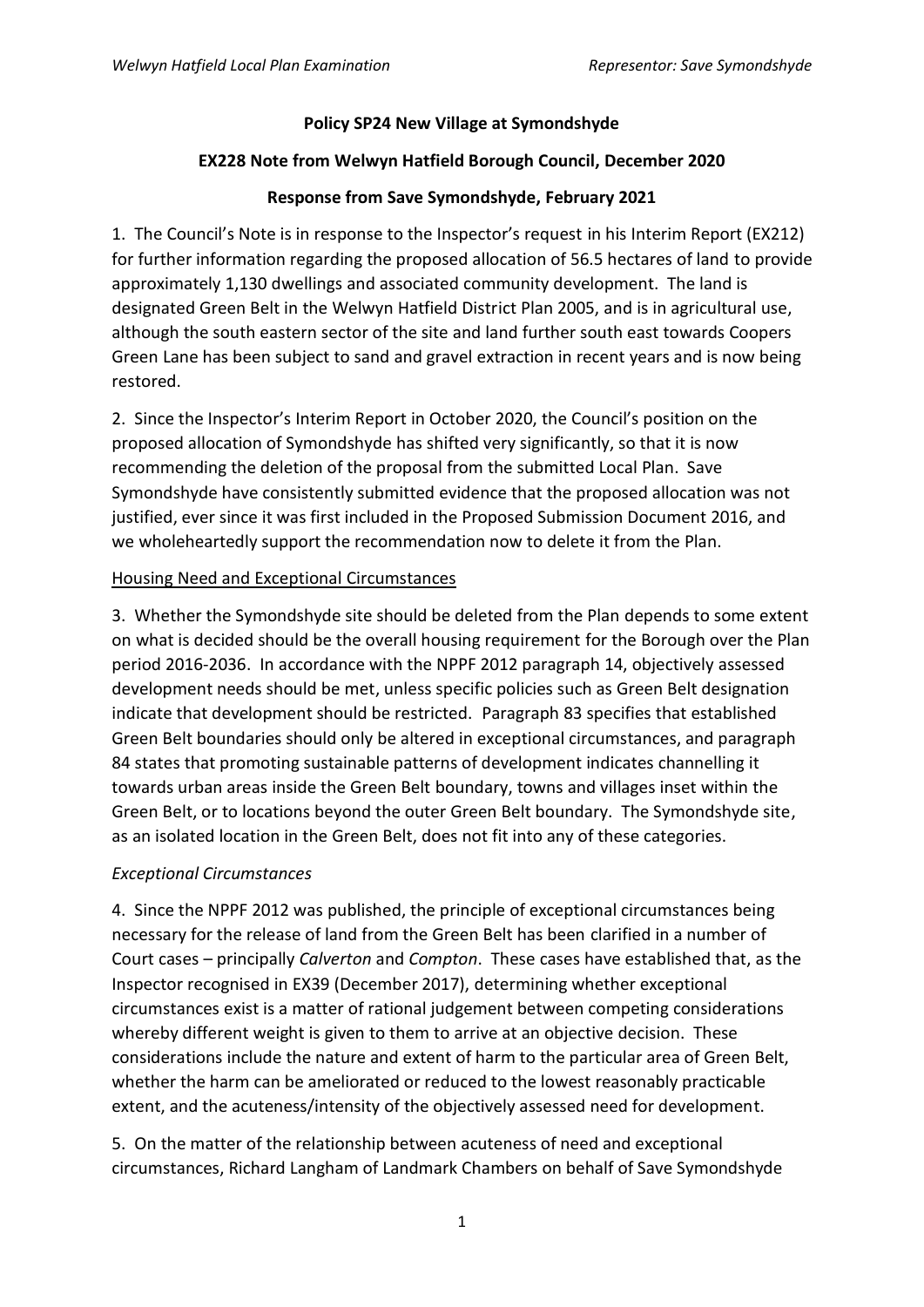gave the opinion that "*Both Calverton and Compton recognise that the need for development in the Green Belt will commonly be a factor in cases where exceptional circumstances are found to exist. If the level of need required to be met falls, the amount of land which must be released from the Green Belt will fall. I think that this will almost inevitably mean that the extent of land in relation to which exceptional circumstances are judged to exist will be less.*" (Consultation on Examination Documents 2.9.20-30.10.20, Save Symondshyde Matter 3 Appendix 1 Legal Opinion).

#### *Objectively Assessed Need*

6. During the course of this Examination we have submitted extensive evidence on the matter of the implications of the population and household projections for the OAN. Our statement in January 2021 in response to EX215 and EX218 demonstrates that the demographic starting point for the OAN has fallen dramatically since the Local Plan was submitted for Examination. This was 650 dwellings per annum arising from the 2014-based household projections, dropping to 548dpa from the 2016-based household projections and currently just 319dpa from the 2018-based projections. Allowing for adjustments supported by Save Symondshyde, the OAN now is 387 dwellings per annum (7,740 over the Plan period). Adding in the adjustments made by the Inspector at a previous stage of the Examination, updated to take into account the 2018-based household projections, the OAN would now be 571dpa (11,420). This compares with the extraordinarily high figures of 715dpa (14,300) recommended by Turley and the 690dpa (13,800) proposed by WHBC.

7. There is no doubt, as we demonstrated in our response to the Consultation on Examination Documents 2.9.20-30.10.20, in Save Symondshyde Matter 4 (paragraphs 47- 49), that the 2018-based household projections represent a meaningful change to the housing need identified in the submitted Local Plan. It is disappointing that the Council has failed to recognise the significance of this meaningful change – or even to address the question – in its assessment of the implications of the 2018 projections, most notably in its latest response in the form of its letter of 18 November 2020 to the Inspector (EX215).

8. It is our belief that, on the basis of the 2018 projections, the level of housing need in Welwyn Hatfield up to 2036 has fallen to such an extent that the exceptional circumstances used to justify the allocation of the Symondshyde site no longer exist.

#### The Sequential Approach and Relative Sustainability

9. The Inspector, in his Interim Report (EX212) paragraphs 49-50, states that overall housing need does not of itself justify the removal of specific individual sites from the Green Belt; that should be based on a comparative assessment of all the suitable and deliverable sites considered to be available, as to their contribution to the purposes and openness of the Green Belt and their relative sustainability. However, until the additional (or, as the case may be, alternative) sites and their comparative assessment are placed before the Examination, he is not in a position to judge whether reasonable alternatives to the proposed allocations in the submitted Plan are available. We now address briefly the progress made on issues raised by the Inspector in his Interim Report.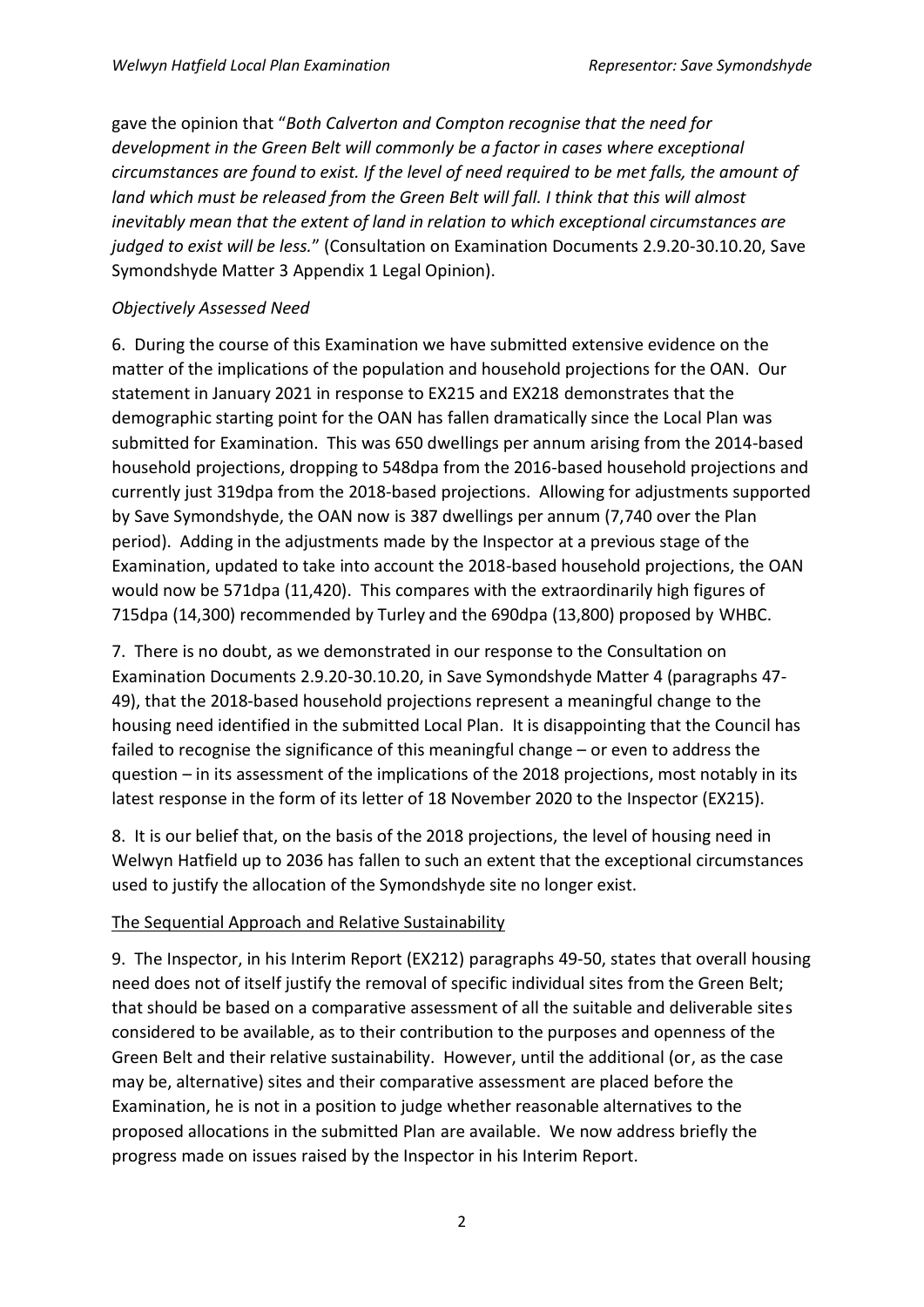10. In paragraph 93, the Inspector states that, on the basis that the only justification for the Symondshyde site in the Sustainability Appraisal is to provide a wider choice in the housing market, he is not convinced that this alone is sufficient to justify exceptional circumstances for the removal of the site from the Green Belt, if there are more sustainable alternatives elsewhere that could together act as a substitute. The Inspector raised the possibility of two responses to this: finding other more sustainable sites and making Symondshyde itself more sustainable.

11. On the first of these two issues the inspector makes the point in his Interim Report (paragraphs 104-105 and 110) that there are several excluded villages with railway stations, adding to the sustainability of available sites close to those locations that have either not been proposed for allocation or whose allocation is proposed to be deleted. Symondshyde, by way of contrast, is located 3 to 4 kilometres away from each of the stations at Hatfield and Welwyn Garden City. We await with interest the outcome of assessments of such alternative sites.

12. On the second of the two issues, the Inspector raised two main concerns in his observations 'Round-up session 12 March 2020' (EX186C dated 23 March 2020): settlement size and accessibility. Save Symondshyde have submitted substantial detailed evidence on the matter of the sustainability or otherwise of the Symondshyde site. Most recently, we submitted detailed responses to the raft of documents (EX202 and EX202D-G) submitted by the Council and by the site's promoters in response to the Inspector's remarks in EX186C about the viability and sustainability of the proposed new settlement. We urge the careful assessment of our observations there, particularly in our responses to: EX202D (critical mass and sustainability); EX202E (public transport); EX202G and EX202F (facilities and settlement size); and our overview response to EX202. Suffice it to say that we demonstrated that Symondshyde as proposed to be expanded would not generate the critical mass necessary to make it truly sustainable, or that the public transport provision necessary to bring about a significant modal shift away from private transport could actually be achieved.

13. The consultation on those documents ended on 30 October, which means that the Inspector would not have been able to take our representations (or those of other parties) into account in his Interim Report (dated 16 October). We trust that he will now do so, and that this will cause him to reconsider the provisional conclusions about the viability and sustainability of the Symondshyde proposal in that report.

#### Green Belt Assessment and Boundaries

# *Green Belt boundaries around Symondshyde*

14. The Council, in EX228, has responded to the Inspector's request for a re-examination of the northern and eastern extent of the potential development site with a view to establishing the optimum location for a Green Belt boundary. Areas A and B on the north eastern side are in different ownerships from the Hat15 site, and the Council has been unable to establish availability and deliverability. This means that the proposed allocation site should not be extended into those areas now.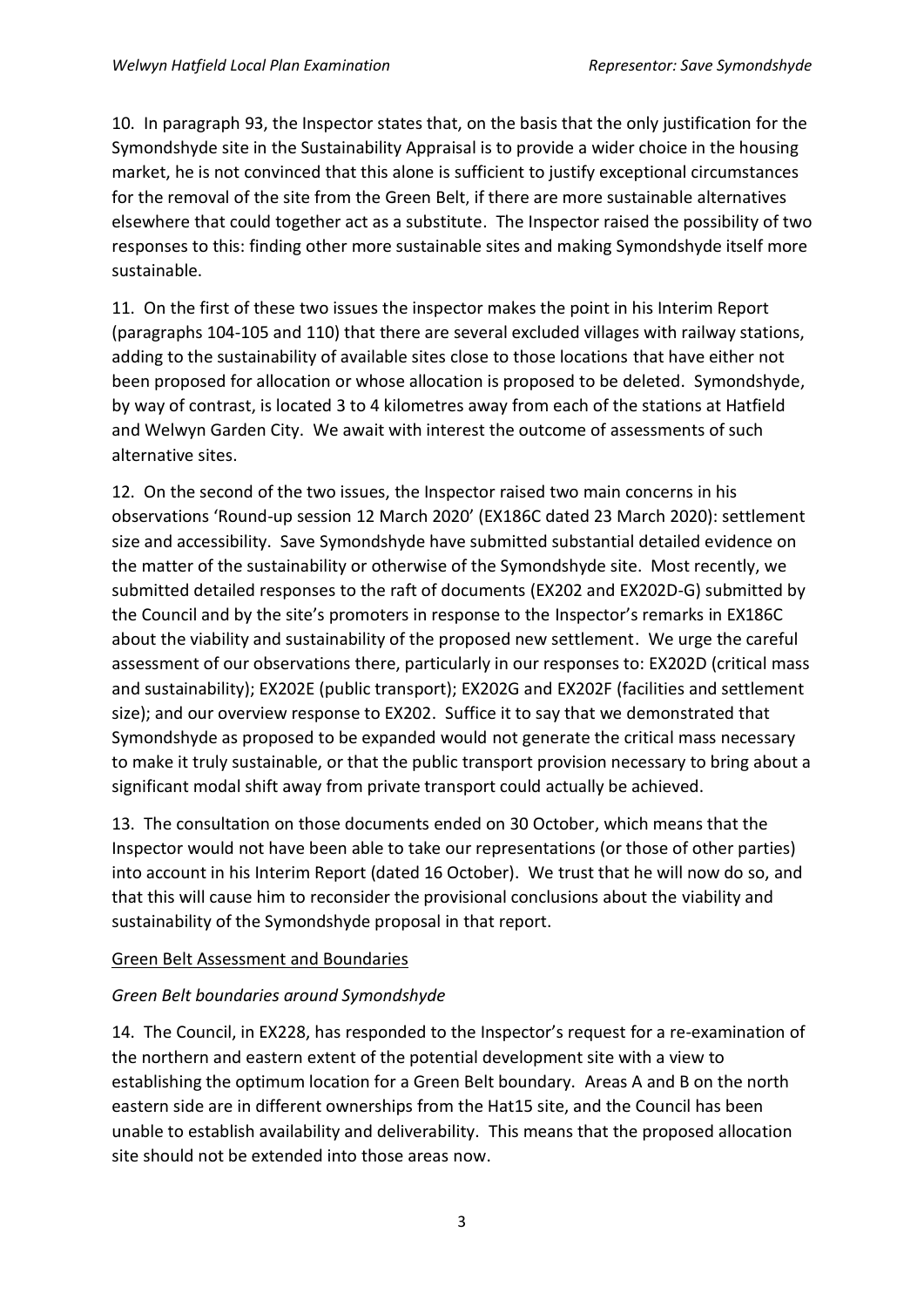15. The Council suggests that the Green Belt assessment of the area to the north east would become limited if the Hat15 site were to be developed. We reject this proposition. The land to the north east of Hat15 was not assessed in the LUC Green Belt Study Stage 3, 2018 (which did not assess any land beyond the outer edge of Parcel P45 Symondshyde). The release of Parcel P45 was rated as causing moderate-high harm to the Green Belt (although we argued that it should have been rated higher if the openness of the site had been given due consideration), largely on the basis that it made a significant contribution to Purpose 3 (safeguarding the countryside from encroachment). There is no reason to speculate that the land beyond P45 would not also be rated at least moderate-high harm.

16. With regard to the Green Belt boundary in this area, the HELAA 2016 rated the central and eastern sections of the northern boundary of Hat15 as moderate in strength. The incorporation of Areas A and/or B into the development site would not result in any stronger boundaries.

17. On the south eastern side, the Council has considered the land labelled as Areas D and E in EX202D. Area D, to the east of the farm track connecting Symondshyde Farm with Coopers Green Lane, is rated as high harm in the Green Belt Study Stage 3 (being part of Parcel P44), and has therefore been discounted. Area E, being part of the rest of Parcel P44, is rated moderate-high (the same as Hat15/P45). However, for the most part, releasing the western part of P44 in combination with P45 results in a rating of high harm to the Green Belt (scenario P44d).

18. The Housing Sites Selection – Background Paper 2016, on which the Proposed Submission document was founded, assessed the south/south eastern boundary of the Hat15 site as weak, with the added comment: "*Care should be taken with establishing south-eastern long term boundary in particular, as encroachment would tend towards coalescence with north of Hatfield (particularly if Hat1 developed)*". Extension of the site to include Area E, which would bring it to within 700 metres of the Hat1/SDS5 proposed allocation site, would result in an equally weak boundary facing Coopers Green Lane. The whole area from the Hat15 site to Coopers Green Lane is relatively flat and featureless, being subject to sand and gravel extraction and restoration to agriculture. There are no permanent topographical features in this area, and the proposed mitigation landscaping and planting would not, in our view, provide the necessary robust boundary to prevent future encroachment towards Hatfield and protect the proposed Strategic Green Corridor.

# *Symondshyde in the context of Green Belt assessments*

19. We consider it important to appreciate just how remote the Local Plan is from being able to demonstrate that a new settlement at Symondshyde could be found sound in Green Belt terms:

i. The case for a new settlement in Welwyn Hatfield has still not been established, after showing that urban-edge sites cannot meet the housing requirement, though at last the sufficiency of urban-edge sites is emerging as entirely practicable.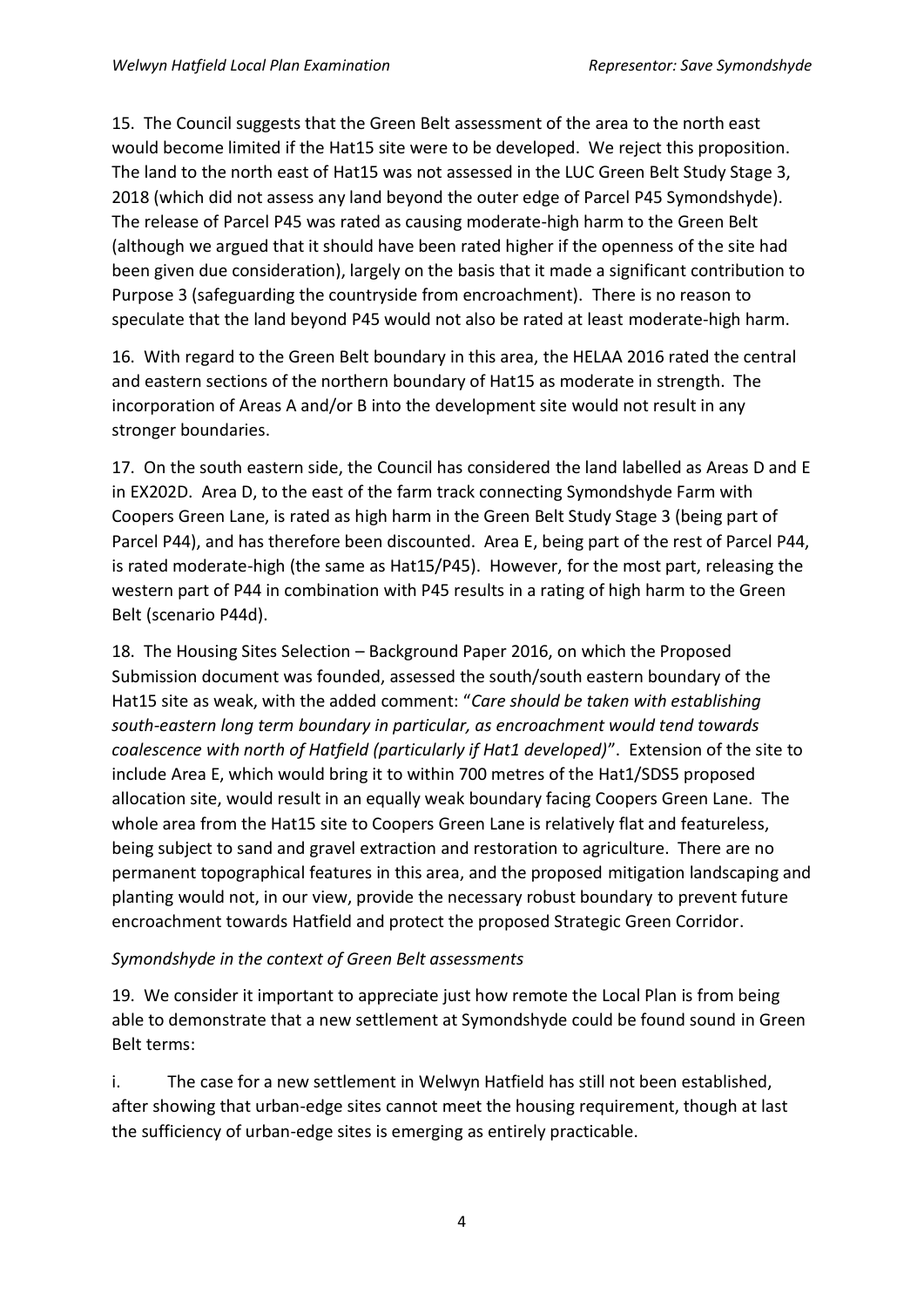ii. There has still never been a comparative study of the options for new settlement locations in the Borough. By their own admission, Land Use Consultants state (EX88B paragraph 8.13) that identifying new settlement locations requires consideration of a wide range of factors beyond Green Belt matters, and that their study does not therefore draw conclusions on which are the most suitable locations for a new settlement. It seems to us that the submitted evidence falls short of what is needed for an objective conclusion on this point. We hope the Inspector will revisit his Interim Report EX212 paragraph 92.

iii. When the original Plan was submitted for assessment it was supported by a Green Belt Review Purposes Assessment drawing comparisons of the merits of Green Belt land across Dacorum and St Albans as well as Welwyn Hatfield. This rated highly the Green Belt merits of land subsequently covered by the Symondshyde allocation, but the Inspector found that it did not go into a sufficient level of detail. The work then commissioned by the Borough Council from Land Use Consultants did not provide the additional detail requested by the Inspector, but instead started again from scratch and came to very different conclusions about the merits of some parcels, including around Symondshyde. This has caused enormous difficulty ever since.

iv. The fundamental objective of the Green Belt is to support openness of land. The Inspector has emphasised this. In his Green Belt Review paper, December 2017 (EX39), he stated:

*In the context of assisting in the safeguarding of the countryside from encroachment, it is again openness that is the most important consideration. It is therefore not simply the countryside characteristics of a particular site but how that site contributes to the wider countryside with which it is a constituent part. The extent of that countryside is largely determined by topography, woodland and major physical features that close off views.*

This is entirely in line with the guidance in NPPF 2012 paragraph 79, which leads the chapter on Protecting Green Belt land by stating that:

*The fundamental aim of Green Belt policy is to prevent urban sprawl by keeping land permanently open; the essential characteristics of Green Belts are their openness and their permanence.*

There is no doubt that the land to the north and west of Coopers Green Lane and Green Lanes, in which the Symondshyde site is situated, is predominantly open land as far as the woodland extending in an arc to the west. The aspect across this area from all sides is of open, rolling countryside. The development of any substantial part of it would significantly diminish the openness of the area as a whole and undermine its contribution to the Green Belt. Indeed, the Symondshyde area has been assessed by the Council's consultants as part of the most open land in the Borough (Green Belt Review Purposes Assessment, SKM November 2013, paragraph 7.4.10 and Figure 7.4 showing parcel 43A as having under 0.2% built development). In our view, on that basis it should not have been allocated. However, LUC prioritised the assessment of Green Belt purposes, playing down the overall objective of openness. We have previously addressed this issue in detail in our statement of 17/9/18 to